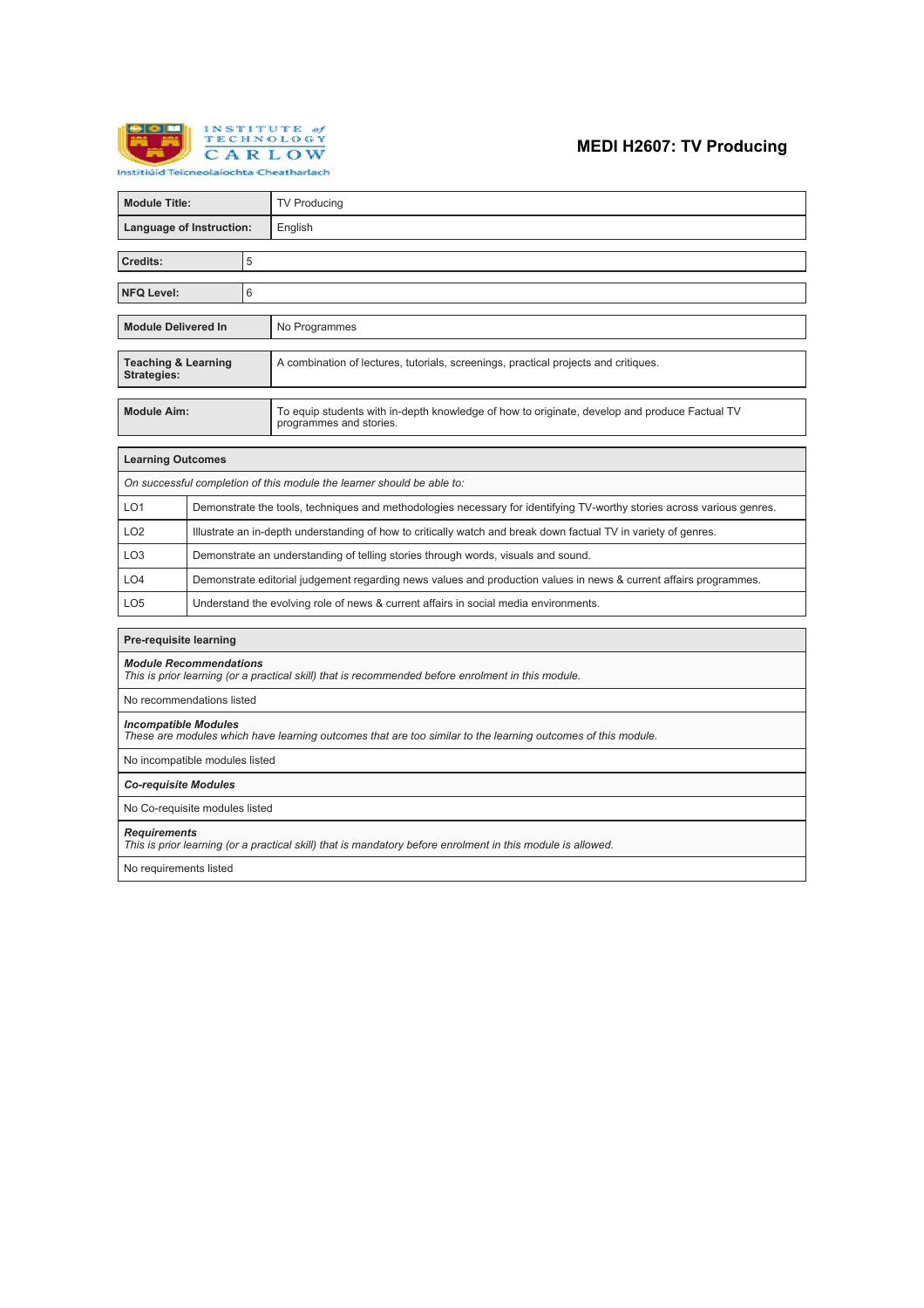

# **MEDI H2607: TV Producing**

## **Module Content & Assessment**

### **Indicative Content**

#### **News & current affairs**

A day in the life of a newsroom. News values. Production values. Editorial judgement. Writing skills for news (headlines, promos, cues).<br>Writing to pictures & graphics (packages, use of info graphics in TV news). TV news &

**Entertainment and Factual Programming**<br>1. Interview styles & techniques for various factual genres. 2. The Taster Tape. 3. The Shooting Script. 4. The Shoot. 5. The Edit Script. 7.<br>Critical Analysis of factual TV, 8. Ethi

| <b>Assessment Breakdown</b> | $\frac{0}{0}$ |  |
|-----------------------------|---------------|--|
| l Continuous Assessment     | 60.00%        |  |
| Project                     | 40.00%        |  |

| <b>Continuous Assessment</b>        |                                                                                                                 |                      |                 |                    |  |  |  |
|-------------------------------------|-----------------------------------------------------------------------------------------------------------------|----------------------|-----------------|--------------------|--|--|--|
| <b>Assessment Type</b>              | <b>Assessment Description</b>                                                                                   | Outcome<br>addressed | $%$ of<br>total | Assessment<br>Date |  |  |  |
| Practical/Skills<br>Evaluation      | Demonstrate editorial judgement and writing skills for a TV news<br>production.                                 | 4,5                  | 30.00           | n/a                |  |  |  |
| Practical/Skills<br>Evaluation      | Taster Tape.<br>Students will be asked to produce a 'Taster Tape' of contributors<br>listed in their Treatment. | 1, 2, 3              | 30.00           | Week 11            |  |  |  |
| Practical/Skills<br>Evaluation      | <b>Treatment</b><br>Students will be asked to create a treatment for a factual TV<br>show.                      | 1,2,3                | 40.00           | Week 13            |  |  |  |
| No Project                          |                                                                                                                 |                      |                 |                    |  |  |  |
| No Practical                        |                                                                                                                 |                      |                 |                    |  |  |  |
| No End of Module Formal Examination |                                                                                                                 |                      |                 |                    |  |  |  |

**ITCarlow reserves the right to alter the nature and timings of assessment**